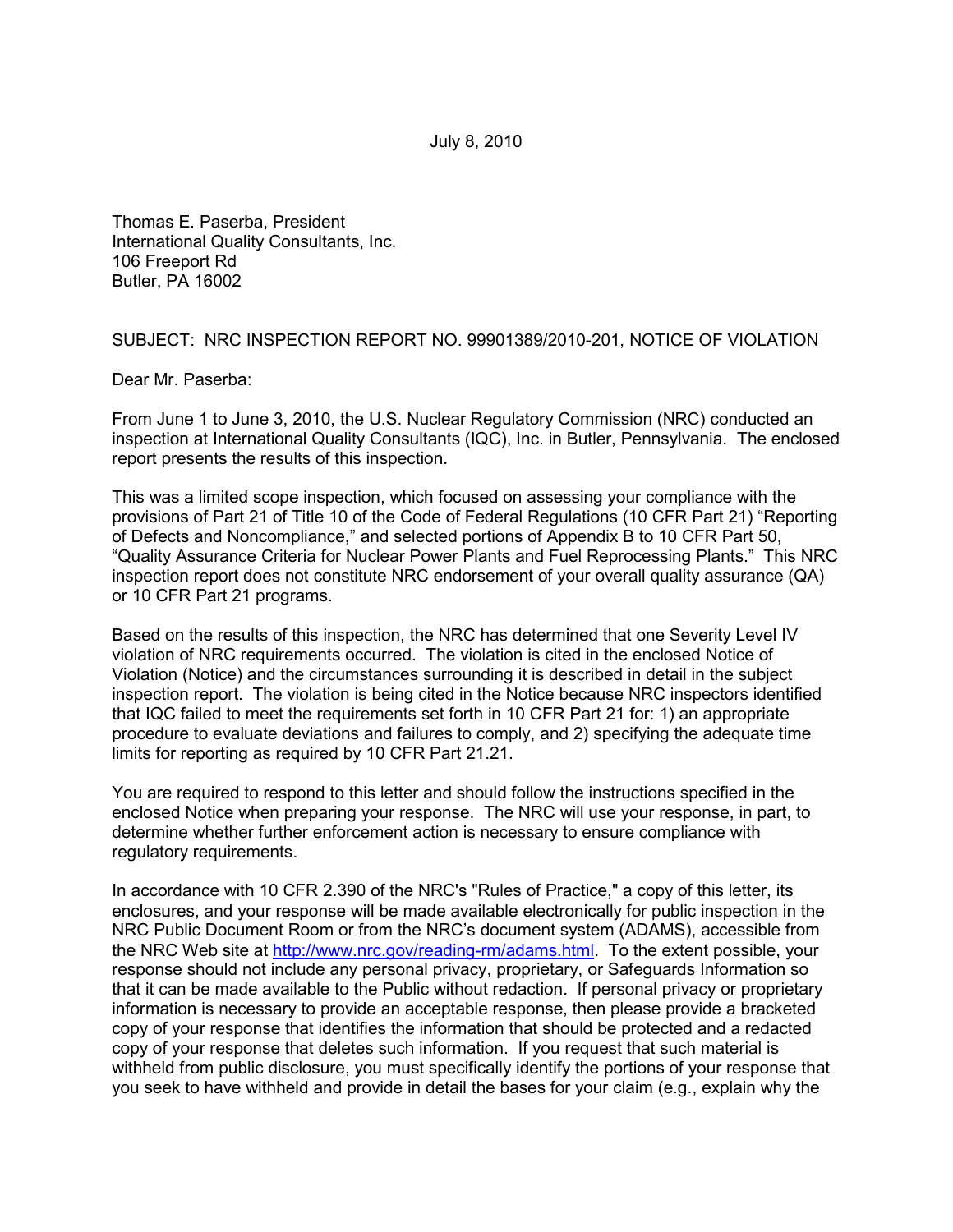T. Paserba  $-2$ -

disclosure of information will create an unwarranted invasion of personal privacy or provide the information required by 10 CFR 2.390(b) to support a request for withholding confidential commercial or financial information). If Safeguards Information is necessary to provide an acceptable response, please provide the level of protection described in 10 CFR 73.21.

Sincerely,

#### */RA/*

 Patrick L. Hiland, Director Division of Engineering Office of Nuclear Reactor Regulation

Docket No.: 99901389

- Enclosures: 1. Notice of Violation
	- 2. Inspection Report 99901389/2010-201
	- 3. Attachment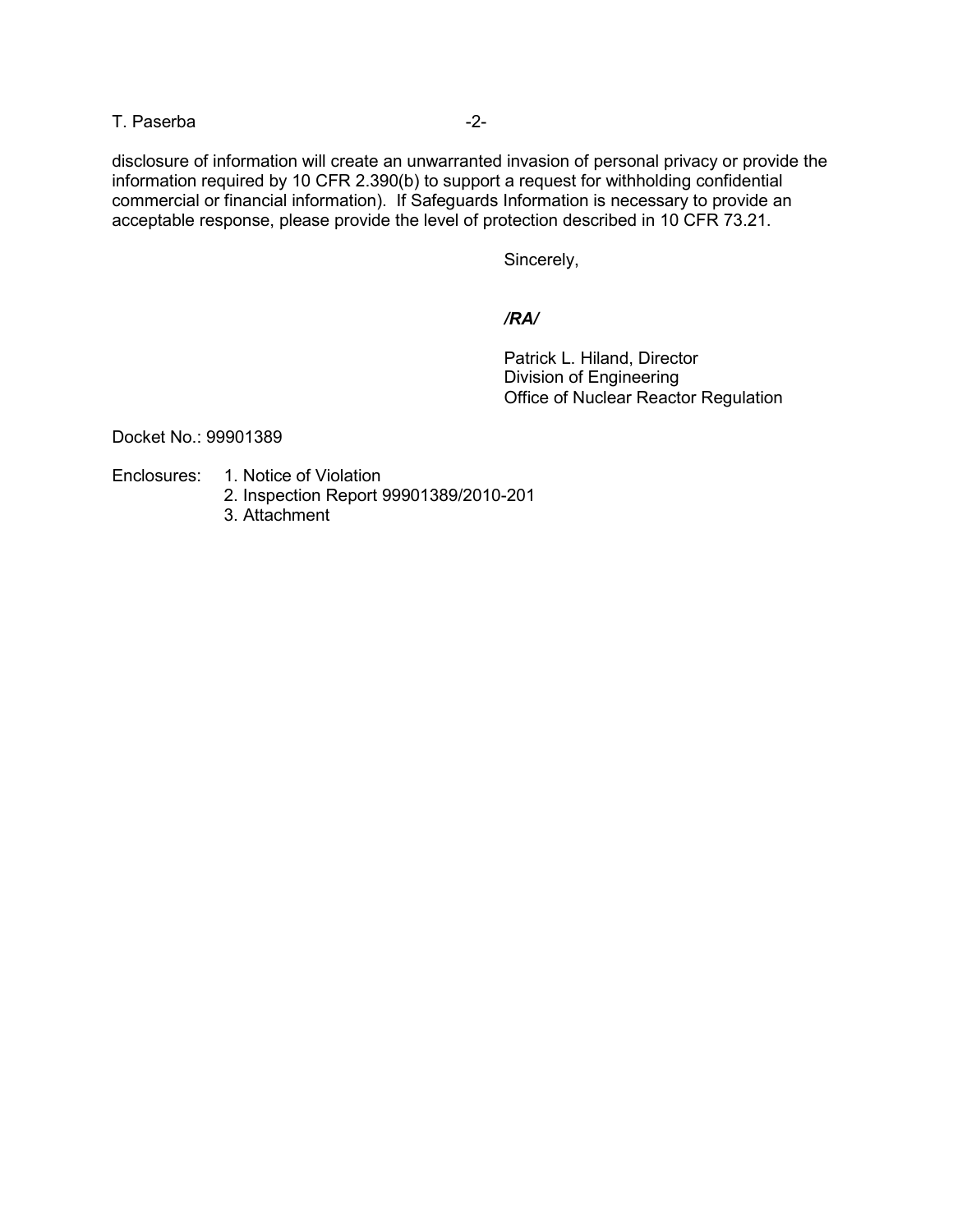T. Paserba  $-2$ -

disclosure of information will create an unwarranted invasion of personal privacy or provide the information required by 10 CFR 2.390(b) to support a request for withholding confidential commercial or financial information). If Safeguards Information is necessary to provide an acceptable response, please provide the level of protection described in 10 CFR 73.21.

Sincerely,

### */RA/*

 Patrick L. Hiland, Director Division of Engineering Office of Nuclear Reactor Regulation

Docket No.: 99901389

- Enclosures: 1. Notice of Violation
	- 2. Inspection Report 99901389/2010-201
	- 3. Attachment

DISTRIBUTION: RidsNroDcipCqvb

RidsNroDcipCqvp KKavanagh

**ADAMS Accession No.:** 

| <b>OFFICE</b> I | NRR/DE/EQVB    | NRR/DE/EQVB    | NRR/DE/EQVB | NRR/DF    |
|-----------------|----------------|----------------|-------------|-----------|
| NAME            | AArmstrong     | JOrtega        | MMurphy     | PHiland   |
| <b>DATE</b>     | 110<br>07 / 08 | 110<br>07 / 08 | 110<br>08.  | /10<br>08 |

# **OFFICIAL RECORD COPY**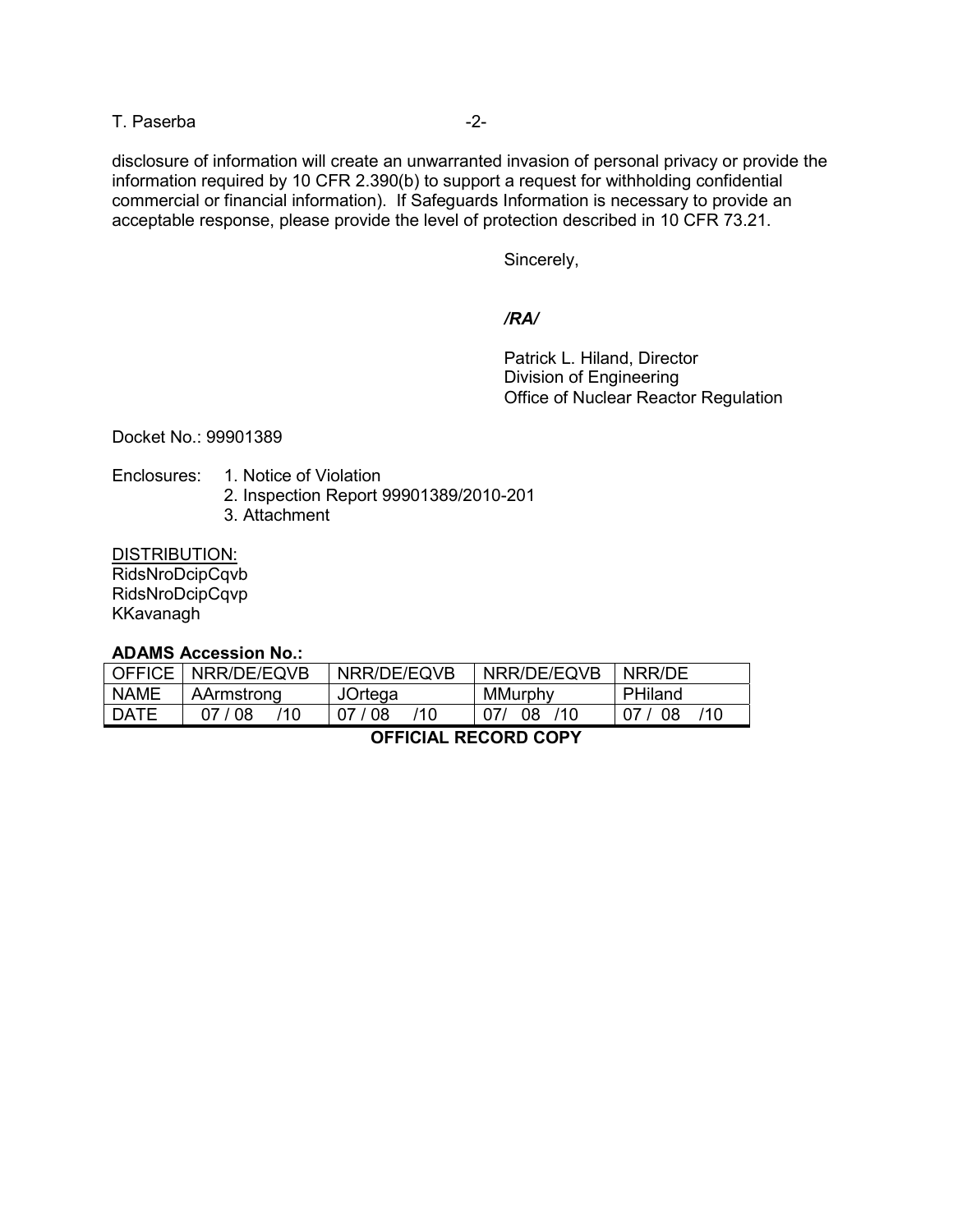# **NOTICE OF VIOLATION**

International Quality Consultants, Inc. Docket Number 99901389 Butler, PA 16002

106 Freeport Rd Inspection Report No. 99901389/2010-201

Based on the results of a Nuclear Regulatory Commission (NRC) inspection conducted June 1 to June 3, 2010, of activities performed at International Quality Consultants (IQC), one violation of NRC requirements was identified. In accordance with the NRC Enforcement Policy, the violation is listed below:

A. 10 CFR Part 21, Section 21.21(a), "Notification of failure to comply or existence of a defect and its evaluation," states in part that, "each individual, corporation, partnership, or other entity subject to 10 CFR Part 21 shall adopt appropriate procedures to evaluate deviations and failures to comply associated with substantial safety hazards as soon as practicable and, except as provided in paragraph (a)(2) of this section, in all cases within 60 days of discovery, in order to identify a reportable defect or failure to comply that could create a substantial safety hazard, were it to remain uncorrected. Ensure that if an evaluation cannot be completed within 60 days from discovery of the deviation or failure to comply, an interim report is prepared and submitted to the Commission. The interim report should describe the deviation or failure to comply that is being evaluated and should also state when the evaluation will be completed."

Contrary to the above, as of June 3, 2010;

IQC's 10 CFR Part 21 implementing procedure IQC 800, "Reporting of Defects and Noncompliance per 10 CFR 21," dated January 19, 2009, was not an appropriate procedure to ensure effective identification and evaluation of deviations and failures to comply associated with a substantial safety hazard. Specifically, implementing procedure IQC 800:

- 1. Did not contain guidance on how to evaluate deviations in accordance with 10 CFR Part 21 requirements.
- 2. IQC 800 did not specify the adequate time limits for reporting as required by 10 CFR Part 21.21.

This issue has been identified as Violation 99901389/2010-201-01.

This is a Severity Level IV violation (Supplement VII).

Pursuant to the provisions of 10 CFR 2.201, "Notice of Violation," you are required to submit a written statement or explanation to the U.S. Nuclear Regulatory Commission, ATTN: Document Control Desk, Washington, D.C. 20555-0001, with a copy to the Director, Division of Engineering, Office of Nuclear Reactor Regulation, within 30 days of the date of the letter transmitting this Notice of Violation. This reply should be clearly marked as a "Reply to a Notice of Violation" and should include: (1) the reason for the violation, or, if contested, the basis for disputing the violation; (2) the corrective steps that have been taken and the results achieved;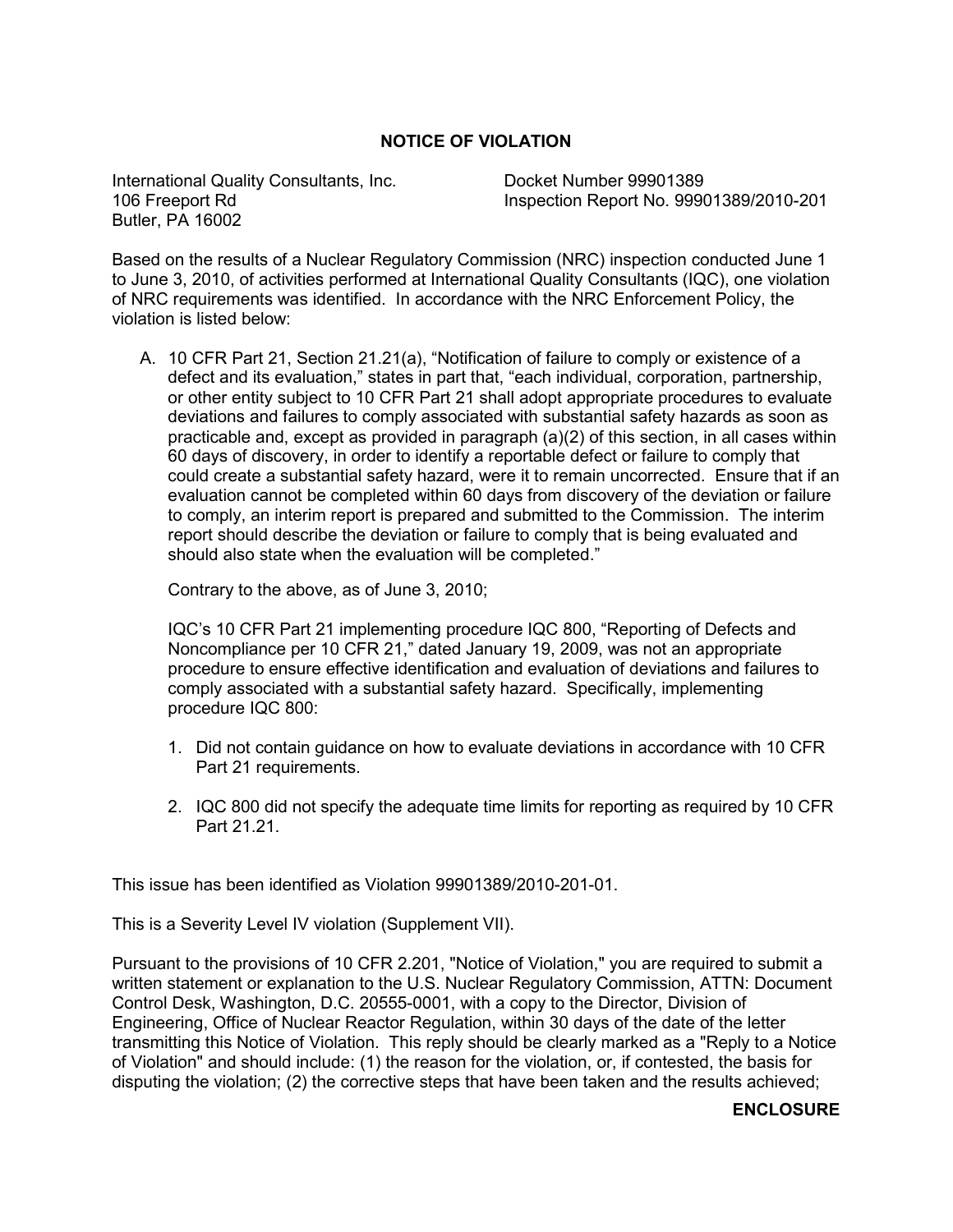(3) the corrective steps that will be taken to avoid further violations; and (4) the date when full compliance will be achieved. Your response may reference or include previous docketed correspondence, if the correspondence adequately addresses the required response. Where good cause is shown, consideration will be given to extending the response time.

If you contest this enforcement action, you should also provide a copy of your response, with the basis for your denial, to the Director, Office of Enforcement, United States Nuclear Regulatory Commission, Washington, DC 20555-0001.

Because your response will be made available electronically for public inspection in the NRC Public Document Room or from the NRC's Agency-wide Documents Access and Management System (ADAMS), to the extent possible, it should not include any personal privacy, proprietary, or Safeguards Information so that it can be made available to the public without redaction. ADAMS is accessible from the NRC Web site at http://www.nrc.gov/reading-rm/adams.html. If personal privacy or proprietary information is necessary to provide an acceptable response, then please provide a bracketed copy of your response that identifies the information that should be protected and a redacted copy of your response that deletes such information. If you request withholding of such material, you must specifically identify the portions of your response that you seek to have withheld and provide in detail the bases for your claim of withholding (e.g., explain why the disclosure of information will create an unwarranted invasion of personal privacy or provide the information required by 10 CFR 2.390(b) to support a request for withholding confidential commercial or financial information). If Safeguards Information is necessary to provide an acceptable response, please provide the level of protection, described in 10 CFR 73.21.

Dated this  $8^{TH}$  day of July, 2010.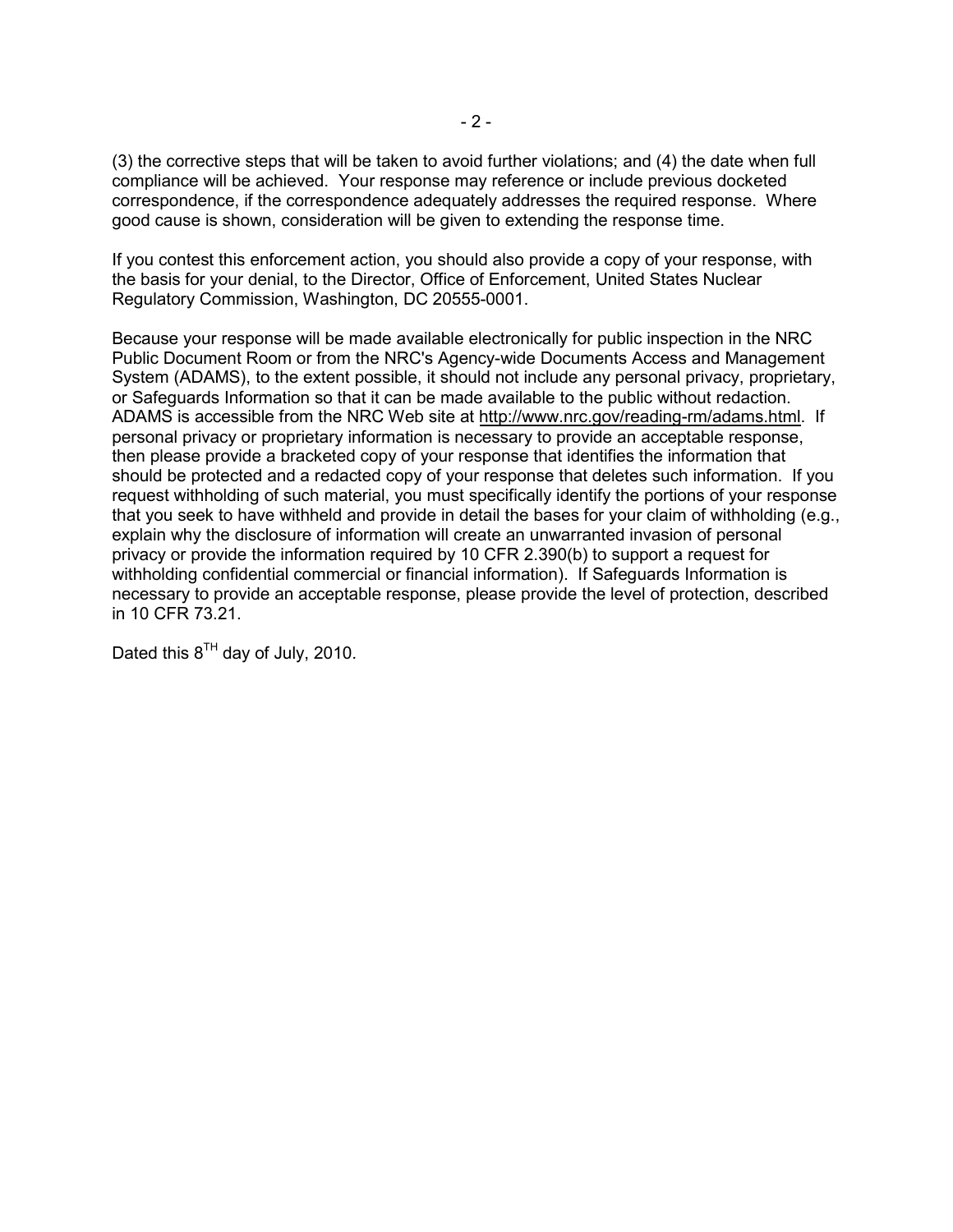# **U.S. NUCLEAR REGULATORY COMMISSION OFFICE OF NUCLEAR REACTOR REGULATION DIVISION OF ENGINEERING VENDOR INSPECTION REPORT**

| Docket No.:              | 99901389                                                                                                                                                                                                                       |
|--------------------------|--------------------------------------------------------------------------------------------------------------------------------------------------------------------------------------------------------------------------------|
| Report No.:              | 99901389/2010-201                                                                                                                                                                                                              |
| Vendor:                  | International Quality Consultants, Inc.<br>106 Freeport Rd<br>Butler, PA 16002                                                                                                                                                 |
| <b>VENDOR CONTACT:</b>   | <b>Ernest Yockey</b><br><b>Vice President</b><br>Phone: (724) 284-3738<br>E-Mail: ecyockey@igcconsulting.com                                                                                                                   |
| Nuclear Industry:        | International Quality Consultants, Inc. provides safety-related<br>services to commercial nuclear power plants in the fields of<br>inspection, non destructive evaluation, quality manager system<br>development and training. |
| <b>Inspection Dates:</b> | June $1 -$ June 3                                                                                                                                                                                                              |
| Inspection Team Leader:  | Jonathan Ortega-Luciano, DE/NRR                                                                                                                                                                                                |
| Inspector:               | Aaron Armstrong, DE/NRR                                                                                                                                                                                                        |
| Approved by:             | Martin Murphy, Chief<br><b>Quality &amp; Vendor Branch</b><br>Division of Engineering<br>Office of Nuclear Reactor Regulation                                                                                                  |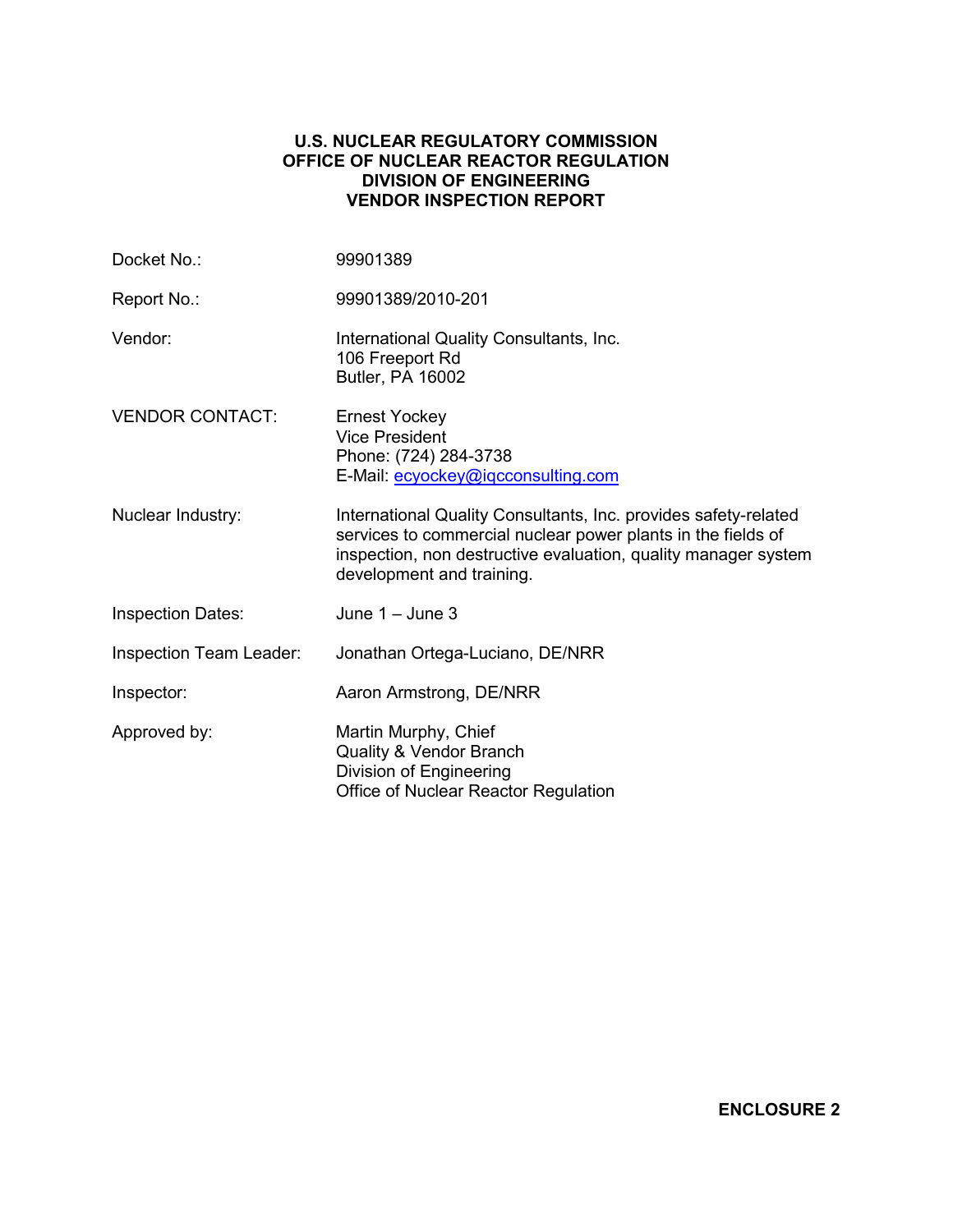# **EXECUTIVE SUMMARY**

#### International Quality Consultants, Inc. 99901389/2010-201

The purpose of this inspection was to review selected portions of International Quality Consultants, (IQC) Inc. quality assurance (QA) and 10 CFR Part 21 (Part 21) programs. The inspectors focused on IQC's function of supplying safety-related services to NRC-licensed facilities. The inspection was conducted at IQC's facility in Butler, Pennsylvania.

The NRC inspection bases were:

- Appendix B, "Quality Assurance Criteria for Nuclear Power Plants and Fuel Reprocessing Plants," to Part 50 of Title 10 of the *Code of Federal Regulations;* and
- 10 CFR Part 21, "Reporting of Defects and Noncompliance."

There were no NRC inspections of IQC's facility in Butler, Pennsylvania in the previous five years. The results of this inspection are summarized below.

#### 10 CFR Part 21 Program

The inspectors identified one violation of 10 CFR Part 21(Part 21) with two examples. One example of Violation 99901389/99901389-01 was cited for failure to develop an appropriate procedure to perform an evaluation as specified in Part 21. The second example was cited for failure to specify the adequate time limits for reporting as required by 10 CFR Part 21.21.

#### Corrective Action

Based on the review of IQC's corrective action and nonconformance process and implementing procedures, and a sample of corrective action requests (CARs), the inspectors determined that IQC's process met the requirements of Criterion XVI of Appendix B to 10 CFR Part 50. No findings of significance were identified.

#### Audits

Based on the review of IQC's process for performing audits, implementing procedures, and recent audit reports, the inspectors concluded that IQC's process met the requirements of Criterion XVIII of Appendix B to 10 CFR Part 50. No findings of significance were identified.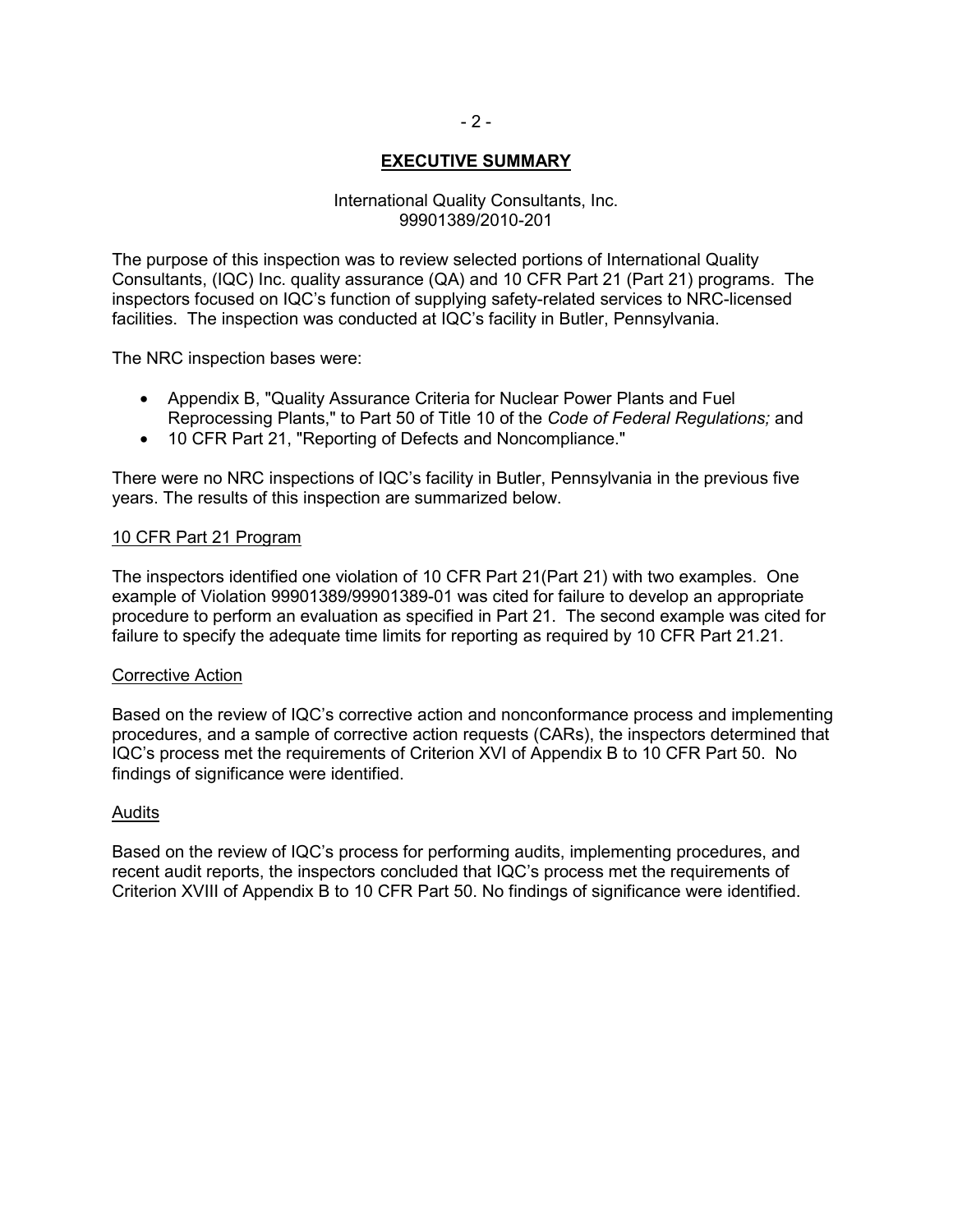#### **REPORT DETAILS**

#### 1. 10 CFR Part 21 Program

#### a. Inspection Scope

The inspectors reviewed the International Quality Consultants (IQC) Inc. Quality Assurance Manual (QAM) for Nuclear Facilities, Revision 12, dated January 19, 2009, and procedures that governed the 10 CFR Part 21 (Part 21) program to determine compliance with Part 21. Specifically, the inspectors focused on implementing procedures IQC 800, "Reporting of Defects and Noncompliance per 10 CFR 21," Revision 7, dated January 19, 2009; IQC 4000, "Corrective Actions," Revision 0, dated January 19, 2009; and IQC 2000, "Control of Nonconforming Items," Revision 2, dated January 19, 2009.

The inspectors reviewed QAM Section 16, "Control of Nonconforming items," dated June 1, 2001, and QAM Section 15, "Corrective Action," dated January 19, 2009 of the QAM.

The inspectors discussed the Part 21 process with members of IQC's management to evaluate the vendor's Part 21 program. IQC had not preformed any Part 21 evaluations for the inspectors to review.

#### b. Observations and Findings

The inspectors noted that IQC 800 provided detailed guidance for reporting a deviation or noncompliance to the customer (licensee) to satisfy Part 21.

During the review of the IQC 800, specifically under section 5.0, "Procedure," the inspectors noted that the procedure did not contain adequate guidance to meet the regulatory requirements of Part 21. Specifically, IQC 800 failed to contain guidance on how to evaluate deviations. This issue is identified as one example of Violation 99901389/2010-201-01.

While reviewing IQC 800, the inspectors also noted that the procedure failed to specify the time limits for reporting as required by 10 CFR Part 21.21. IQC 800 did not contain guidance to perform a Part 21 evaluation within 60 days or how to generate an interim report if an evaluation can not be completed within 60 days from point of discovery. IQC 800 also failed to prescribe to the 2-day period for notification of the NRC following receipt of information by the director or responsible corporate officer. Additionally, IQC 800 lacked provisions to provide written notification to the NRC within 30 days following receipt of information by the director or responsible corporate officer. These issues are identified as a second example of Violation 99901389/2010-201-01.

The inspectors noted that IQC 800, section 5.1.3, stated, "International Quality Consultants, Inc. shall not be responsible for performing the evaluation to determine reportability of the condition. International Quality Consultants, Inc. responsible authority shall report the deviation of noncompliance within 5 days to the licensee who will perform the 10CFR21 reportability evaluation." 10 CFR 21.21(b) does state that if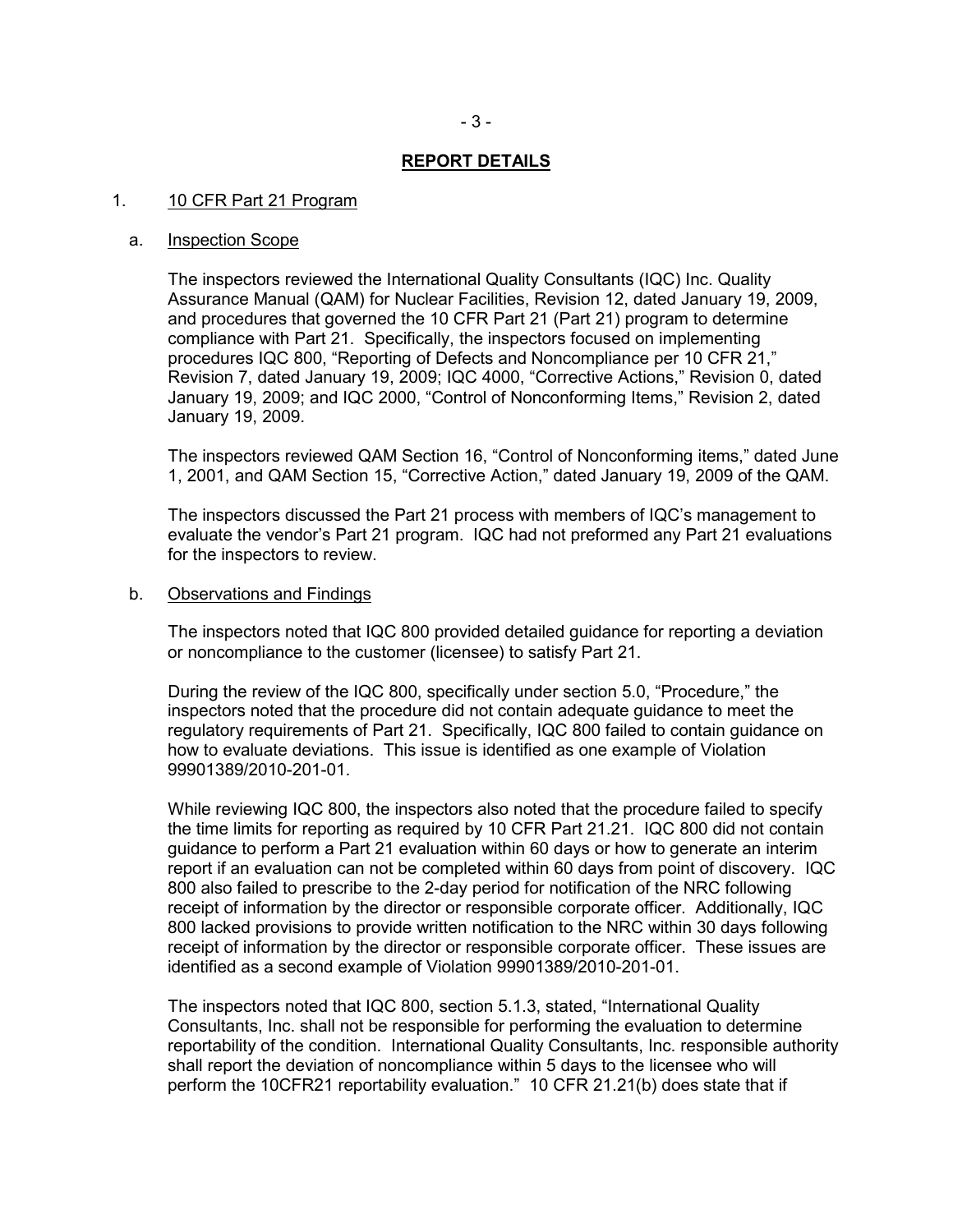supplier determines that it does not have the capability to perform the evaluation to determine if a defect exists, then the supplier must inform the purchasers or affected licensees within five working days of this determination so that the purchasers or affected licensees may evaluate the deviation or failure to comply. Inspectors and IQC management discussed the difference in the wording, "shall not be responsible" and "does not have the capability."

c. Conclusions

The inspectors identified one violation of Part 21 with two examples. One example of Violation 99901389/2010-201-01 was cited for failure to develop an appropriate procedure to perform an evaluation as specified in accordance with Part 21 requirements. The second example was cited for failure to specify the adequate time limits for reporting as required by 10 CFR Part 21.21.

2. Corrective Actions

# a. **Inspection Scope**

The inspectors reviewed IQC's policies and procedures governing the implementation of IQC's corrective action program to ensure the procedures provided adequate guidance consistent with the requirements of Appendix B to 10 CFR Part 50 and Part 21. The procedures, documents, and records reviewed within the scope of the inspection in this area included:

- "International Quality Consultants Inc. Quality Assurance Manual for Nuclear Facilities," Revision 12, dated January 19, 2009
- QAM Section 16, "Control of Nonconforming items," Revision 7, dated June 1, 2001
- QAM Section 15, "Corrective Action," Revision 2, dated January 19, 2009
- IQC 4000, "Corrective Actions," Revision 0, dated January 19, 2009
- IQC 2000, "Control of Nonconforming Items," Revision 2, dated January 19, 2009
- [Corrective Action Request] CAR-08-007, "Recommendation: Use of Current Revision of 10CFR21 and NCR Form 3W IQC8000," dated December 22, 2008
- CAR-08-008, "IQC, Inc. has been Identifying Lifetime Records as Permanent," dated December 22, 2008
- CAR-08-009, "Show Evidence of Ownership Reviewing Annual Reviews," dated December 22, 2008
- CAR-08-010, "Certificate of Compliance Should be Implemented into Procedure," dated December 22, 2008
- CAR-08-011, "Examinee's VT-3 Examination did not Meet Requirements of ICQ560," dated January 15, 2009
- CAR-08-012, "Procedure Deficiency: Applicable to IQC800:IQC2000," dated January 15, 2009
- CAR-08-013, "Procedure IQC600 does not Identify Passing Requirements for Written Exam," dated January 14, 2009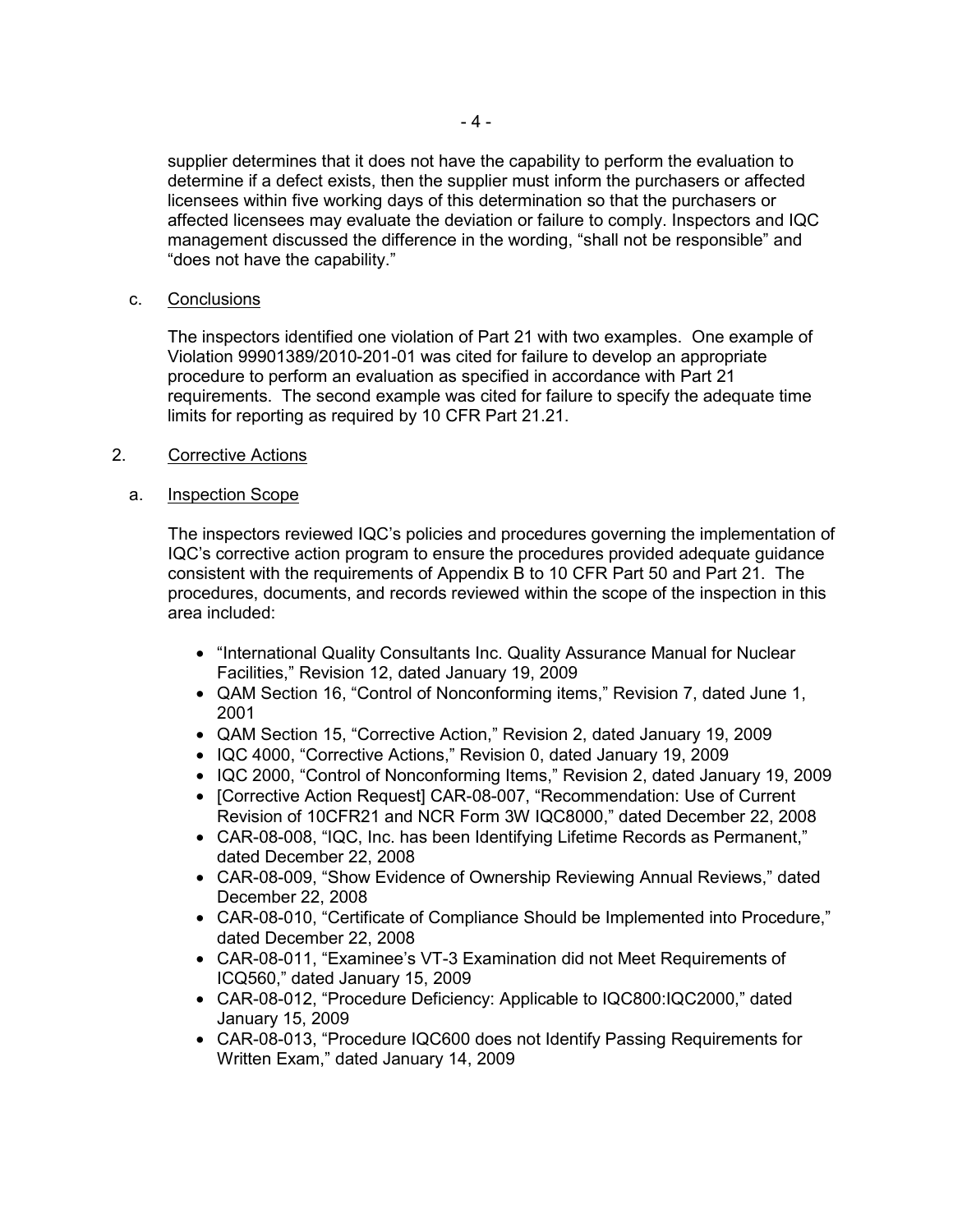- CAR-08-014, "IQC QA Manual Section 16 Lacked Adequate Detail Describing Corrective Action Process," dated January 15, 2009
- CAR-08-015, "Procedure References for Proper Linkage Between Procedure IQC200 and QAM Section II," dated December 2, 2009
- CAR-08-016, "An unauthorized IQC Employee was able to Access the Secondary QA Storage Records after Network Maintenance Overhaul," dated December 2, 2009
- CAR-08-017, "Use of Improper Form for Employee Level III NDT Records," dated December 2, 2009
- b. Observations and Findings

QAM Section 15 established the documentation to identify, evaluate, and segregate, if practical, conditions adverse to quality so that they may be promptly identified and corrected. The corrective action scope covered conditions such as failures, malfunctions, and incidents. The inspectors noted that IQC's implementing procedure IQC 4000, established measures for identifying, reporting and correcting conditions adverse to quality and to establish the measures for identifying significant conditions adverse to quality, as well as, the necessary corrective actions required to rectify such conditions.

QAM Section 16 established the controls to identify, document, evaluate, segregate if practical, and disposition of items, services and activities which do not conform to established requirements. The controls that IQC have in place are designed to prevent the inadvertent use or installation of nonconforming items or service. The inspectors also reviewed procedure IQC 2000, that defined the process of identifying rework, repair, use as is or replacement of nonconforming items or services.

The inspectors reviewed a sample of CARs. No findings of significance were identified.

IQC had a nonconformance procedure, but informed inspectors that they do not use the nonconformance process because of the current nature of their service based business. IQC supplies the nuclear industry with trained personnel and utilize their nonconformance process for resolving issues. No nonconformance reports were reviewed at the time of this inspection.

c. Conclusions

Based on the review of IQC's corrective action and nonconformance process, implementing procedures, and a sample of CARs, the inspectors determined that IQC's process met the requirements of Criterion XVI of Appendix B to 10 CFR Part 50. No findings of significance were identified.

- 3. Audits
	- a. Inspection Scope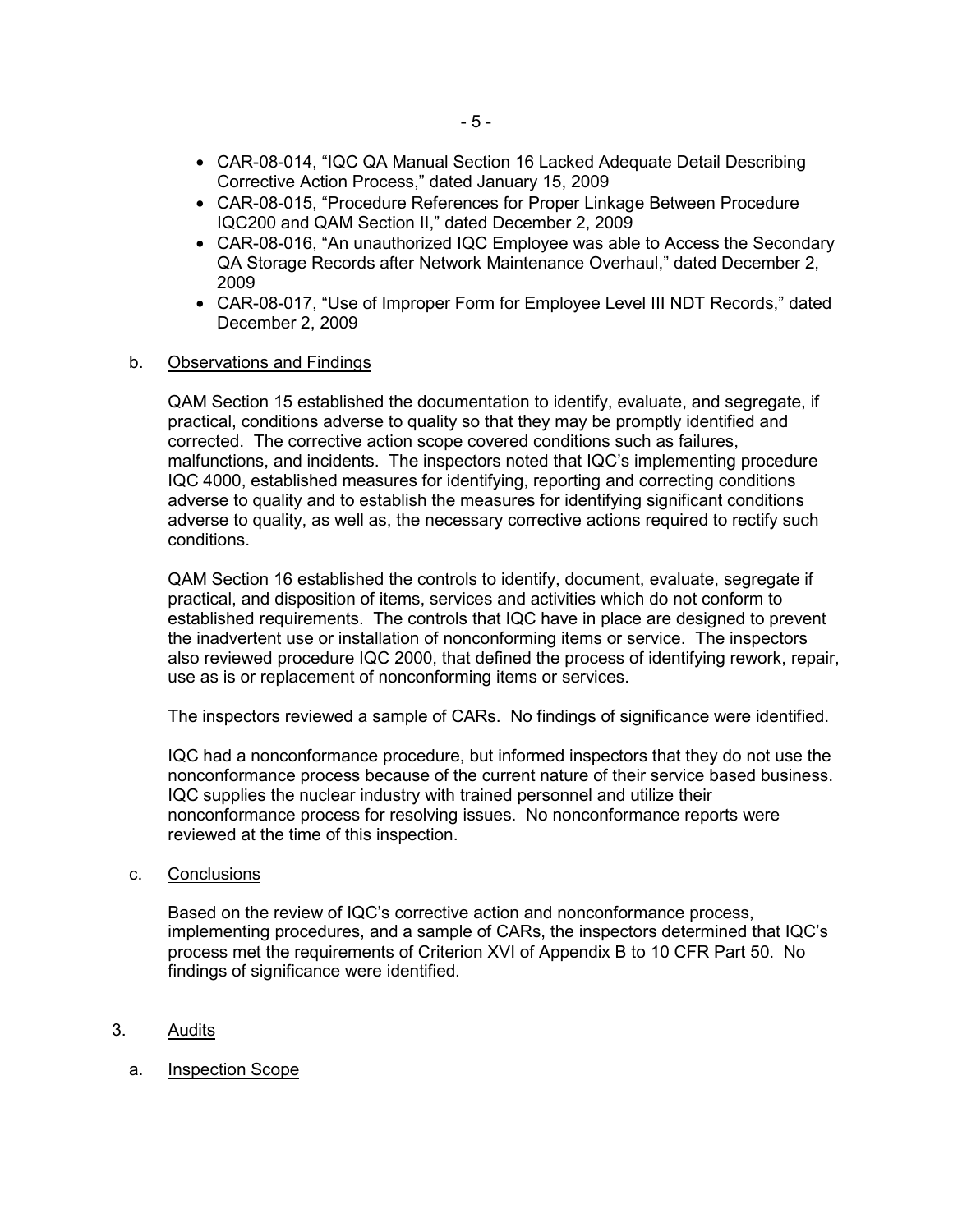The inspectors reviewed Section 18, "Audits," dated June 6, 2003, and paragraph 2.3.10 of Section 2, "Qualification of Assurance Program," dated March 24, 2008, Section II of IQC's QAM, and implementing procedures that govern the process for internal audits. The procedures, documents, and records reviewed within the scope of the inspection in this area included:

- "International Quality Consultant. Inc. Quality Assurance Manual for Nuclear Facilities," Revision 12, dated January 19, 2009
- IQC 300, "Qualification and Certification of Inspection, Test and Examination, Audit and NDE Personnel," Revision 14, dated November 07, 2006
- IQC 600, "Qualification and Certification of Personnel Performing Internal and External Audits," Revision 6, dated May 10, 2010
- IQC 700, "Planning and Performance of Audit Functions," Revision 4, dated January 19, 2009
- IQC 1000, "Verification of Qualifications," Revision 7, dated March 24, 2008
- IQC-1108-IA, "2008 Annual Internal Audit," audit dates: 11/17-11/18/08
- IQC-1109-IA, "2009 Annual Internal Audit," audit dates: 11/30-12/2/09

# b. Observations and Findings

The inspectors noted that Section 18 of IQC's QAM provided a description of the process and requirements for performing audits. This section contained specific requirements such as audit plans, checklists, and information required in the audit report.

IQC 700 described IQC's process for conducting audits. The inspectors noted that Section 11.0 described the different types of audits conducted by IQC personnel. The audits are classified as customer audits, internal audits, and vendor (external) audits. Customer audits are performed by IQC personnel for customers. Customer audits are conducted in accordance with the customer audit program or guidelines. Internal audits are performed by IQC personnel who are independent of any direct responsibilities for performance of the activity been audited. Vendor audits are performed by IQC personnel on direct suppliers of material or services that may impact nuclear or safetyrelated services. As of June 3, 2009, IQC had not performed any vendor (external) audits. IQC does not maintain an approved vendor list because they do not procure any safety-related materials or services.

When IQC is contracted to perform an "external audit," it will fall under the category of customer audit. IQC will perform an "external audit" for a customer and it will be conducted in accordance with the customer audit program or guidelines. If the customer has not established procedures or guidelines, the Lead Auditor can utilize IQC's audit format. Any finding(s) generated as a result of IQC's audit are entered into the customer's Corrective Action Program. IQC does not assume the responsibility for the evaluation and disposition of the findings unless stipulated in the customer contact.

The inspectors reviewed IQC's most recent internal audits (IQC-1108-IA and IQC-1109- IA). The inspectors noted that IQC performed internal audits of only the sections that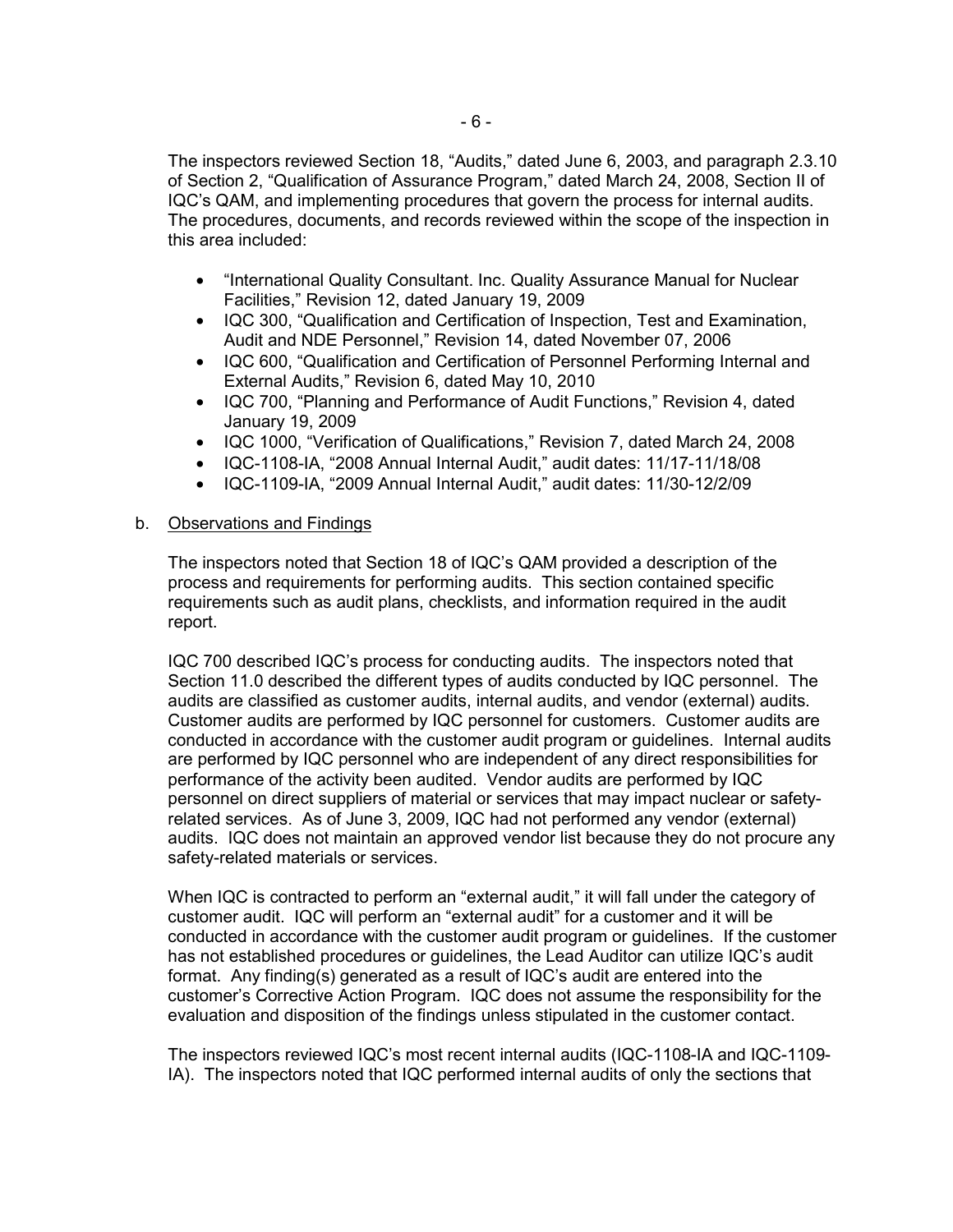applied to the scope of work performed at IQC. The inspectors noted that the audit findings and observations were minor in nature. No findings of significance were noted related to internal audits.

The inspectors reviewed the qualification records for a sample of auditors and audit team leads. The inspectors verified that all auditors and audit team leads had met the requirements to maintain their qualification in accordance with IQC's program. Specifically, the inspectors verified that all audit team leads had performed at least one audit in the last 12 months. Documentation supporting the qualification of each auditor and lead auditor was well detailed and provided adequate evidence to support the qualification requirements for each auditor had been successfully completed and maintained current.

# c. Conclusion

Based on the review of IQC's process for performing audits, implementing procedures, and recent audit reports, the inspectors concluded that IQC's audit program requirements were generally consistent with the regulatory requirements of Criterion XVIII of Appendix B to 10 CFR Part 50. No findings of significance were identified.

# 6. Training

# a. Inspection Scope

The NRC inspectors reviewed IQC's policies and procedures for the indoctrination and training of personnel performing activities affecting quality to assess compliance with the requirements of Criterion II, "Quality Assurance Program," of Appendix B to 10 CFR Part 50 and to assure that proficiency was achieved and maintained. The procedures, documents and records reviewed within the scope of the inspection in this area included:

- "International Quality Consultants Inc. Quality Assurance Manual for Nuclear Facilities," Revision 12, dated January 19, 2009
- IQC 300, "Qualification and Certification of Inspection, Test and Examination, Audit and NDE Personnel," Revision 14, dated November 11, 2006
- IQC 400, "Qualification and Certification of Inspection, Test and Examination Personnel," Revision 8, dated October 19, 2006
- IQC 500, "Qualification and certification of NDE and VT-1, VT-2, VT-3, IWE, and IWL Personnel," Revision 12, dated March 24 ,2008
- IQC 560, "Written practice for Qualification and Certification of NDE Personnel Per ASME Section XI and ANSI/ASNT CP-189 Requirements," Revision 6, dated March 12, 2008
- IQC 1000, "Verification of Qualifications," Revision 7, dated March 24 ,2008
- Procurement Documents reviewed:
	- IQC 1000, "Verification of Qualifications," Revision 7, dated March 24 ,2008
	- **IQC 1500, "Constellation Energy Nuclear Group LLC," dated** January 15, 2010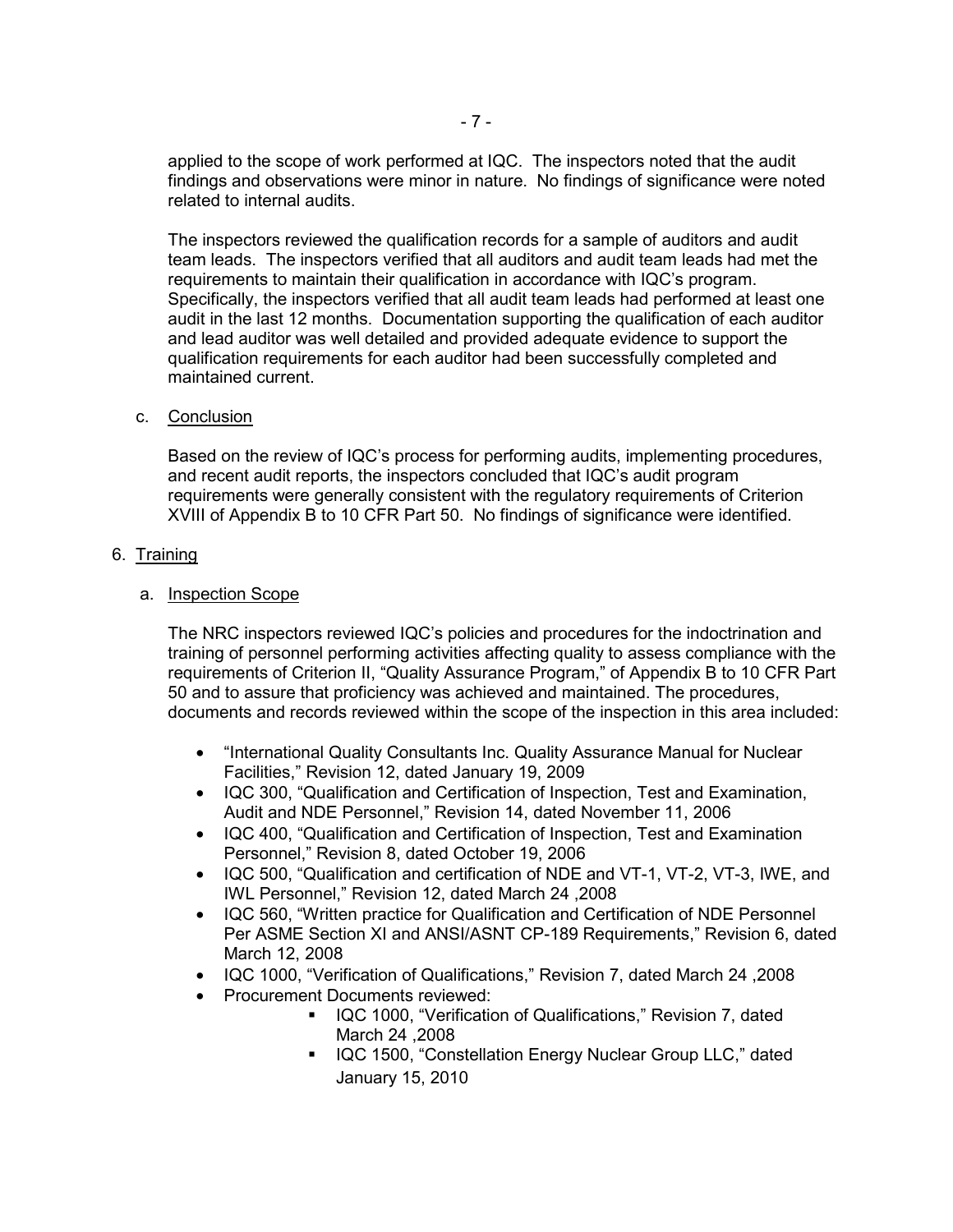- **IQC 1446, "NextEra Energy Duane Arnold, LLC," dated** July 29, 2008
- **IQC 1497, "FirstEnergy Nuclear Corp. Beaver Valley," dated** December 21, 2009
- IQC 1442, "Constellation Energy Ginna-Japan," dated July 10, 2008
- **IQC 1424, "NextEra Point Beach LLC," dated December 28, 2007**

#### b. Observations and Findings

IQC 300 defined requirements for qualifying, certifying and recertifying personnel that perform inspection, test, examination, audit and nondestructive examination (NDE) functions. IQC 300 contains the requirements and guidance utilized by IQC to qualify inspection and test personnel in accordance with ANSI/ASME NQA-1's latest edition or ANSI 45.2.6 – 1978 Edition. The inspectors noted that IQC 300 provided instructions and defined responsibilities for the training, qualification, and certification of IQC's Nondestructive Testing (NDT) personnel to American Society of Mechanical Engineers (ASME) Boiler and Pressure Vessel Code, Section XI and American Society for Nondestructive Testing (ASNT)–SNT-TC-1A, 1984 Edition. The inspectors also reviewed IQC 400, which established the qualification, certification and recertification requirements of inspection, test and examination personnel in accordance with ANSI N45.2.6 – 1978 Edition and Regulatory Guide 1.58. IQC 400 identified the methods to be used for establishing and maintaining qualification/certification records for inspection, examination and testing personnel.

For the qualification and certification of NDE personnel, the inspectors reviewed IQC 500, which established the qualification, certification and recertification requirements of NDE and/or VT-1, VT-2, VT-3, IWE, and IWL (visual examination) personnel in accordance with the requirements of ASME Section XI – 1989 Edition and SNT-TC-1A 1980 through 1996 Editions, Second Edition. IQC 500 identified the methods to be used for establishing and maintaining qualification/certification records for NDE and/or VT-1, VT-2, VT-3, IWE, and IWL personnel. The inspectors also reviewed IQC 560 that established the requirements for the training, qualification and certification of NDE personnel whose specific work assignments required knowledge of the technical principles underlying the nondestructive examination they perform, witness, monitor or evaluate. IQC 560 was developed by IQC following the standard established by ANSI/ASNT, CP-189 – 2001 Edition as amended by ASME Section XI – 2004 Edition.

IQC 1000 was utilized by IQC personnel performing the verification of qualification activities for QA/QC Certifications under IQC's QA Program. This procedure provided a process for investigating and documenting the qualifications of potential QA, Quality Control (QC), or NDE employees for nuclear industry assignments. The prescribed methodology is to obtain source documentation, either verbal or written, from an institution, employer, or responsible Owner or Employer's supervisor to independently verify statements provided by the job applicant on his resume or experience profile. Source documentation included information provided first-hand by a knowledgeable and independent individual, documents and records, or copies of documents. This is the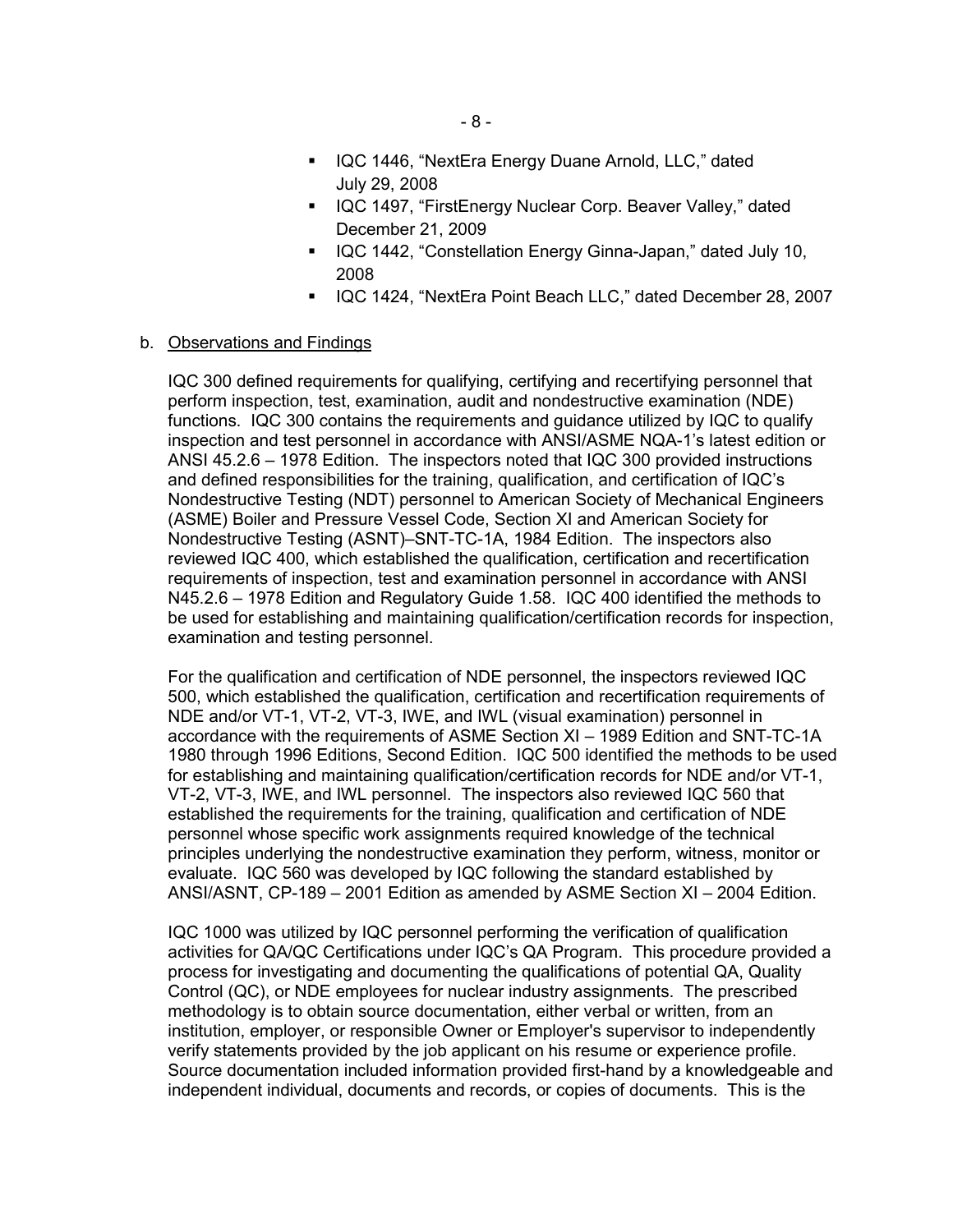process that IQC followed for hiring highly qualified personnel as requested by the customers.

The inspectors selected a sample of completed work orders to verify the qualifications of the personnel provide by IQC. Specifically, the inspectors reviewed a sample of Procurement Orders (PO) where the customer requested IQC to provide personnel to perform safety-related services at different nuclear power plants. The inspectors reviewed the qualification records of the personnel selected by IQC to verify that all the personnel were qualified in accordance with IQC's procedures and industry guidance. Also, the inspectors observed that inspection and test personnel qualifications were verified annually to ensure that personnel maintain involvement and proficiency in the areas to which they are qualified.

The inspectors did not identify any issues regarding IQC's personnel training records.

c. Conclusion

Based on the review of IQC's training process, implementing procedures, and associated personnel records, the inspectors determined that IQC's process met the requirements of Criterion II of Appendix B to 10 CFR Part 50. No findings of significance were identified.

# 7. Exit Meeting

On June 3, 2010, the inspectors presented the inspection scope and findings during an exit meeting with IQC's President, Thomas E. Paserba, Ernest C. Yockey, Vice President and other IQC personnel.